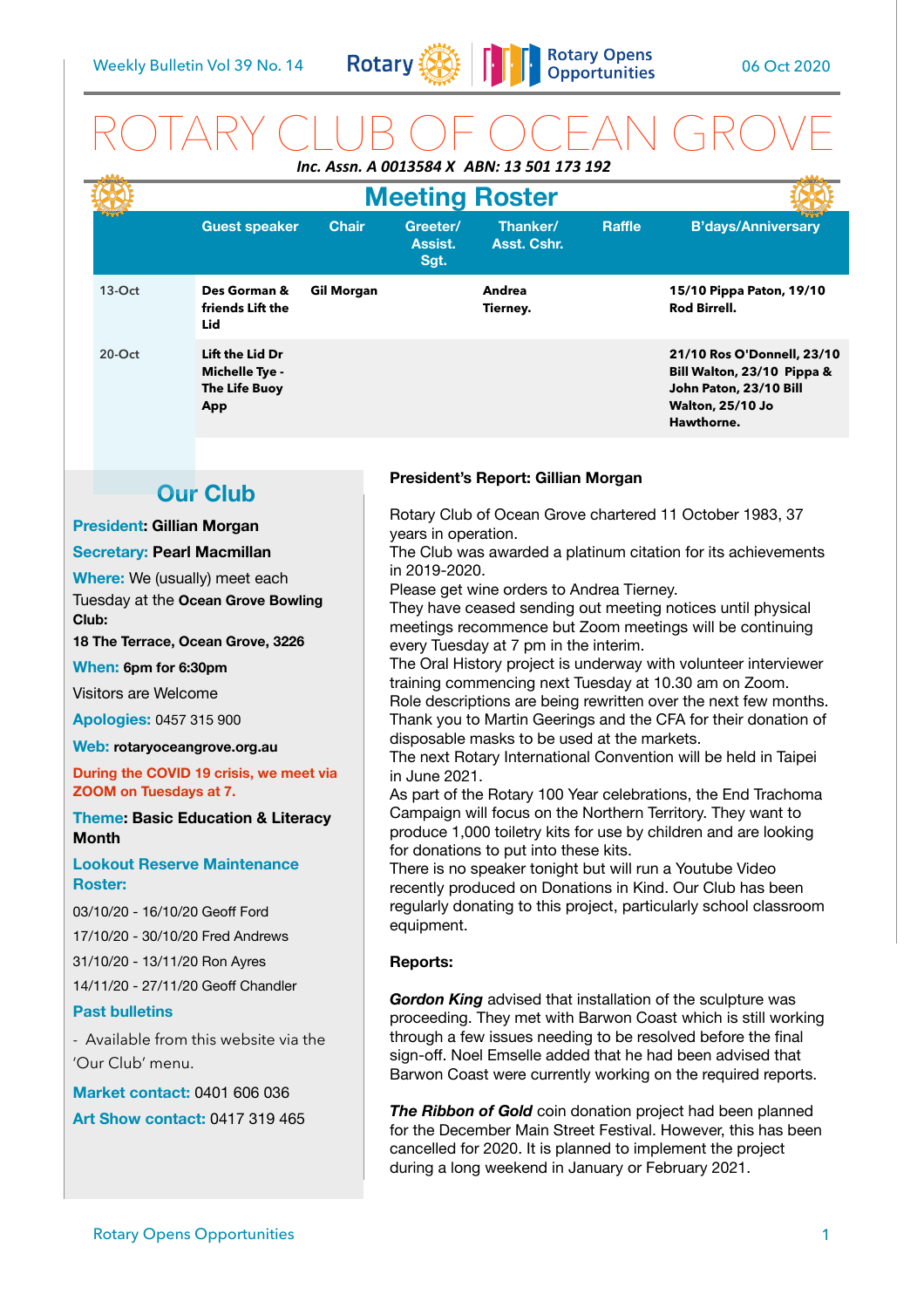### Members: Coming Events:

# Saying of the week ….

The two most important days in your life are the day you are born and the day you find out why.

#### Humour ….

My boss said, "I find it highly suspicious that you are only sick on weekdays." I said, "It must be my weekend immune system."

……………………………

…………………………………………………

### Links ……

[Rotary International](https://www.rotary.org): [www.rotary.org](http://www.rotary.org)

[Rotary District 9780](http://rotary9780.org):

[www.rotary9780.org](http://www.rotary9780.org) [Footy Tipping](http://www.footytips.com.au) [www.footytips.com.au](http://www.footytips.com.au)

# Please remember:

• APOLOGIES ARE NECESSARY! IF YOU ARE UNABLE TO ATTEND A MEETING. THOSE WHO DO NOT CONFORM WILL BE SENT A BILL, AS THE CLUB HAS TO PAY IF NO APOLOGY IS REGISTERED.

*Gordon King advised that the Ocean Grove Town Entry Points* project is proceeding. Xenia Williamson has organised publicity asking people to generate ideas as to what could be used.

*John Paton* reported that corrected invoices for the \$20 voluntary monthly donation to help cover administrative costs had been sent out. Members should note that this a different account number to the one used for subscriptions. Invoices for the wine sales will also be using this new number.

*Adrian Schmidt* provided an update on progress with the November market. 43 bookings have been received so far.

**Janet Alexander, Footy tipping** - Results for Finals round one: no one got four correct results. James Corals son won this week. Geoff Chandler, Ron Ayres and Coral Barker are now equal leaders.

#### **DIK Video: Rotary Club of Geelong East**

The project began in 1992-93 and 1993-94 when container loads of building materials were sent overseas with accompanying building teams. It was then known as '4th Avenue in Motion'. After that, they started sending container loads without building teams to the Pacific Islands, Sri Lanka, Papua New Guinea, Timor Leste and similar locations for use by local organisations. They now have 30 volunteers working to pick up donations, sort materials, repair computers and load containers. They noted how during respites in the COVID-19 lockdowns, this was often the only outlet people had and it was performing an important community support role. Their most recent innovation has been an arrangement with a local sewing group who is making and donating summer clothes.

Container costs are their biggest expense. Some overseas partners are paying for their containers but in most cases, DIK pay the costs to the destination port and the participant organisation covers local costs. They are now encouraging District Rotary Clubs to organise their own projects through DIK. There is a Market Food Van on the foreshore with all profits going to DIK. They are encouraging Corporate involvement with donations of office furniture and computer equipment and now have charity status for donations. The project aims to support organisations in third-world countries where communities get very little Government assistance. They focus on water quality, sanitation and school supplies. They are improving the quality of goods being sent and try to match needs in recipient countries.

*Meeting 13th October*, Marion Walton will be Chair. It is the Flip the Lid mental health meeting so wear a special hat next week. Appropriate speakers will be used during October for mental health month.

*27th October: A Melbourne Cup Sweep Stakes* will be organised. All members will be entered at no cost. Prizes will involve bottles of wine.